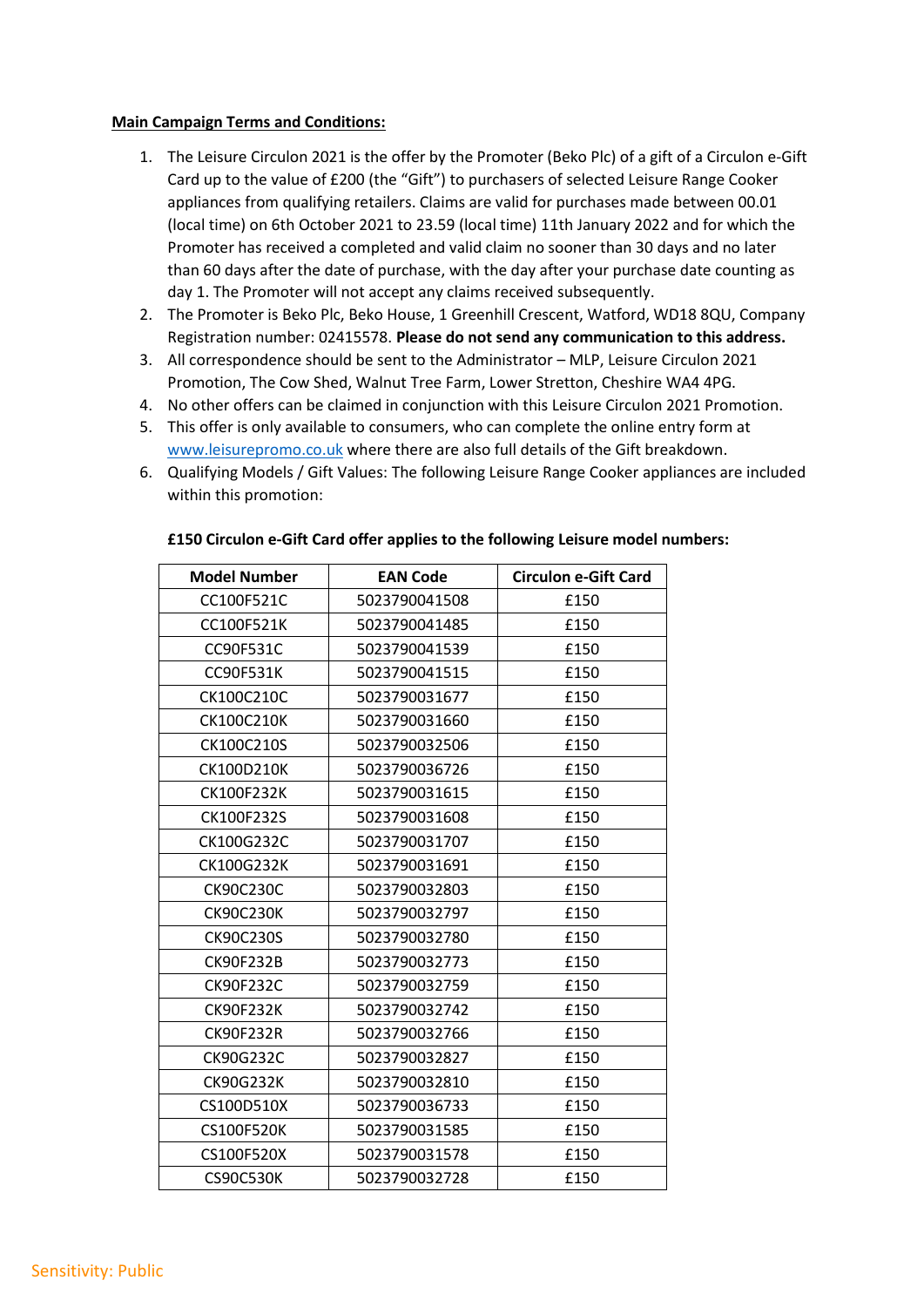| CS90C530X        | 5023790032711 | £150 |
|------------------|---------------|------|
| CS90D530X        | 5023790037808 | £150 |
| <b>CS90F530K</b> | 5023790032704 | £150 |
| CS90F530X        | 5023790032698 | £150 |

## **£200 Circulon e-Gift Card offer applies to the following Leisure model numbers:**

| <b>Model Number</b> | <b>EAN Code</b> | <b>Circulon e-Gift Card</b> |
|---------------------|-----------------|-----------------------------|
| CK110F232C          | 5023790031523   | £200                        |
| CK110F232K          | 5023790031516   | £200                        |
| CS110F722K          | 5023790031493   | £200                        |
| CS110F722X          | 5023790031486   | £200                        |

- 7. Qualifying retailers: B&Q.
- 8. Gift values are not transferable. Purchases of graded, seconds, replacements and imperfect products and all appliances purchased on a trade or contract basis i.e. non consumer purchases are excluded from the Promotion.
- 9. The Promotion is open to residents aged 18 years and over of the United Kingdom, Channel Islands, Isle of Man and Northern Ireland only excluding employees and close family members of retailers.
- 10. All appliances purchased on a trade or contract basis (i.e. non consumer purchases) are excluded from the Promotion.
- 11. The Promotion, which starts on 00.01 (local time) on 6th October 2021 to 23.59 (local time) 11th January 2022, only applies to purchases made on or between these dates when purchasing a new (i.e. not second hand, refurbished or reconditioned) Qualifying Product, from a Qualifying Retailer.
- 12. The Promotion is offered via participating retailers only and only participating retailers will have the official advertising literature.
- 13. In order to claim the Gift, claimants must fully complete the online claim form supplying model number, retailer, first name, last name, email address, date of purchase and receipt number including a photograph of the original receipt and the appliance's serial number which is available o[n www.leisurepromo.co.uk](http://www.leisurepromo.co.uk/) For the avoidance of doubt, copies of deposit receipts and/or order confirmations will not be accepted. Nor will partial or illegible proof of purchase. Purchasers can call the helpline 01565 656 611 for assistance between 9.00am – 5.30pm, Monday to Friday (Excluding Public or Bank Holidays), however cannot submit a claim by telephone. (Call charges may vary, and we may record and monitor calls).
- 14. To receive the gift an email address must be provided by the claimant.
- 15. If a serial number cannot be provided at the time of the claim because the appliance has not been delivered, please state when the delivery is expected and complete the claim no later than 2 weeks after delivery has taken place. Your serial number is to be received by 23:59 on the date specified.
- 16. Claims on purchases made on Amazon or ebay and supplied by a third party will not be accepted.
- 17. The Promoter reserves the right to investigate and undertake all such action, as is reasonable, to protect itself against fraudulent or invalid claims including, without limitation, to require claimants to provide further verification as to proof of purchase. In addition, the